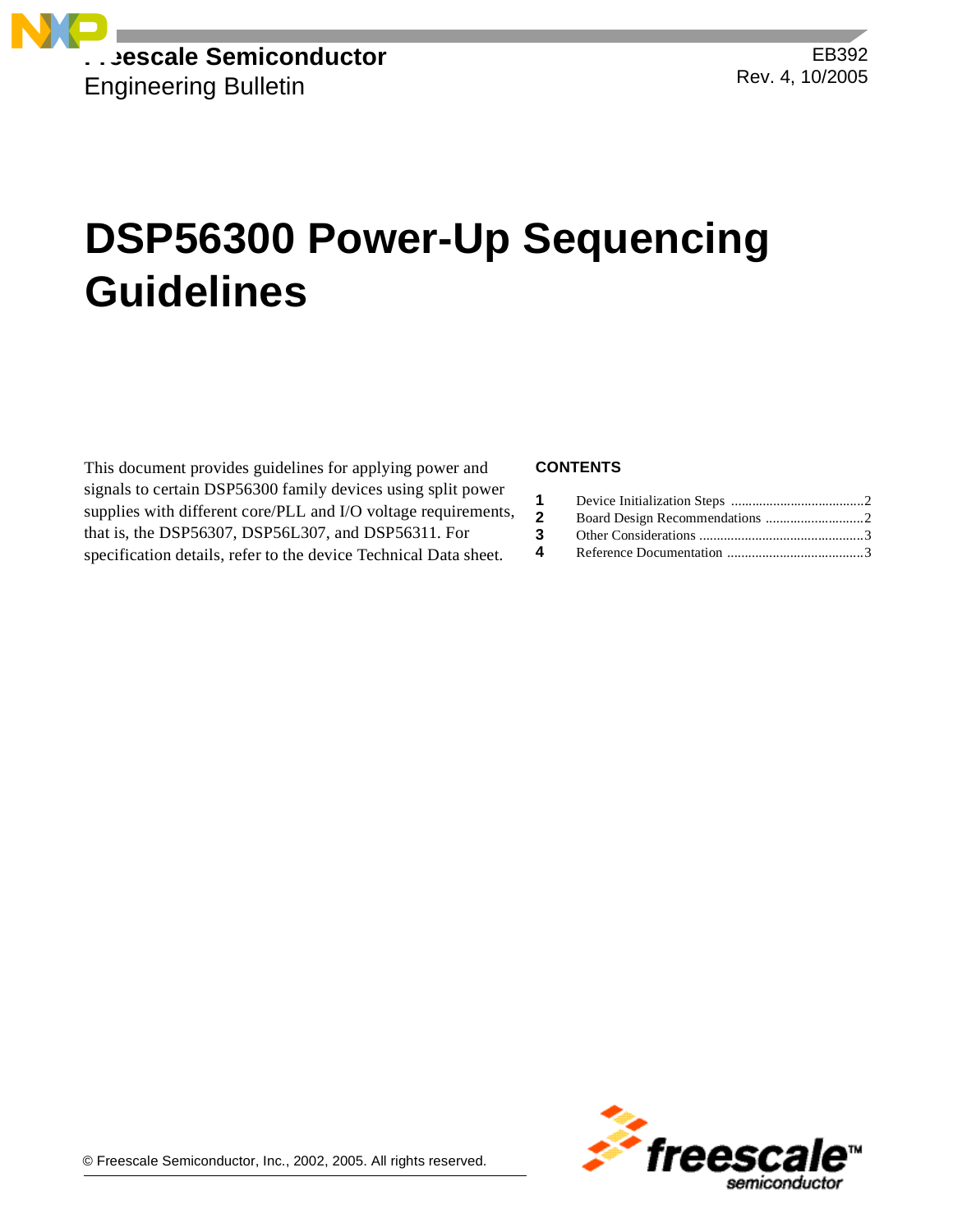**Device Initialization Steps**

### **1 Device Initialization Steps**

To ensure proper operation of the device and minimize power consumption during start-up:

- **1.** *Power-up Sequence.* Ensure that the I/O voltage source is always higher than or equal to the core/PLL voltage source.
- **2.** *Input Signal Requirements*.
	- **a.** RESET and TRST must be asserted during power-up and held low (asserted) until the proper conditions are met.
	- **b.** The input clock must be applied and stabilized before  $\overline{RESET}$  is deasserted (pulled high).
	- **c.** Ensure that the PLL Initial pin (PINIT) is pulled up or down, as appropriate, to determine whether PLL is enabled or disabled before deasserting RESET.
	- **d.** Ensure that the mode pins (MOD[A–D]) are pulled up or down, as appropriate, to select the desired boot mode before deasserting RESET.
	- **e.** All inputs must be terminated (that is, not allowed to float) by CMOS levels except for the five pins with internal pull-up resistors (TMS, TDI, TCK,  $\overline{T RST}$  and  $\overline{DE}$ ).
	- **f.** The duration of the required RESET assertion depends on the clock source:
	- For an external clock generator, the minimum RESET duration is measured while RESET is asserted,  $V_{CC}$  is valid, and the EXTAL input is active and valid.
	- For an internal oscillator, the minimum RESET duration is measured while RESET is asserted and  $V_{CC}$  is valid. Specified timing reflects the crystal oscillator stabilization time after power-up. Both the crystal specifications and those for other components connected to the oscillator affect this number, and it reflects worst case conditions.
	- When the  $V_{CC}$  is valid, but the other "required RESET duration" conditions (as specified above) are not yet met, the device circuitry is in an uninitialized state that can result in significant power consumption and heat-up. Designs should minimize this state to the shortest possible duration.
	- **g.** Deassert TRST with or after RESET.
- Note: Failure to comply with any of these requirements may cause high current consumption during or after power-up or prevent the correct device initialization.

## **2 Board Design Recommendations**

- Provide a low-impedance path from the board power supply to each  $V_{CC}$  pin on the DSP and from the board ground to each GND pin.
- Use at least a four-layer PCB with two inner layers for  $V_{CC}$  and GND.
- Use at least six 0.01–0.1  $\mu$ F bypass capacitors for I/O  $V_{CC}$  and four 0.01–0.1  $\mu$ F capacitors for core  $V_{\text{CC}}$ , positioned as closely as possible to the four sides of the package to connect the  $V_{\text{CC}}$  power sources to GND.
- Ensure that capacitor leads and associated printed circuit traces that connect to the chip  $V_{CC}$  and GND pins are less than 0.5 inch per capacitor lead.
- Maximum PCB trace lengths on the order of 4 inches are recommended to the address and data buses as well as the IRQA, IRQB, IRQC, IRQD, TA, and BG pins.
- If multiple DSP devices are on the same board, check for cross-talk or excessive spikes on the supplies due to synchronous operation of the devices.

**DSP56300 Power-Up Sequencing Guidelines, Rev. 4**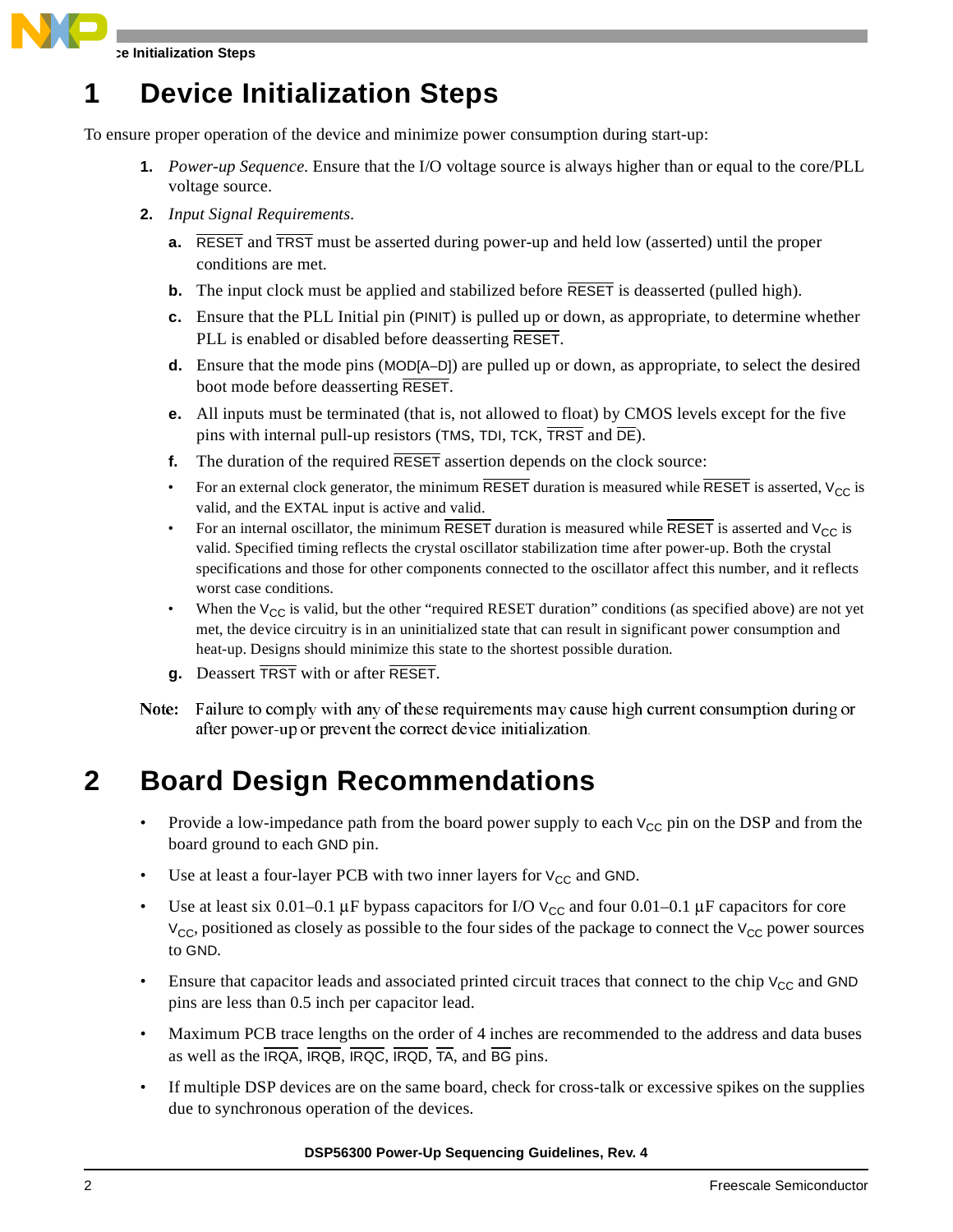### **Other Considerations**

### **3 Other Considerations**

- Consider all device loads as well as parasitic capacitance due to PCB traces when you calculate capacitance. This is especially critical in systems with higher capacitive loads that could create higher transient currents in the  $V_{CC}$  and GND circuits.
- The Port A data bus (D[0–23]), HI08, ESSI0, ESSI1, SCI, and timers all use internal keepers to maintain the last output value even when the internal signal is tri-stated. Typically, no pull-up or pulldown resistors should be used with these signal lines. However, if the DSP is connected to a device that requires pull-up resistors (such as an MPC8260), the recommended resistor value is 10 KΩ or less. If more than one DSP must be connected in parallel to the other device, the pull-up resistor value requirement changes as follows:
	- $-2$  DSPs = 7 KΩ or less
	- $-$  3 DSPs = 4 KΩ or less
	- $-4$  DSPs = 3 KΩ or less
	- $-5$  DSPs = 2 KΩ or less
	- 6 DSPs = 1.5 KΩ or less

### **4 Reference Documentation**

- *DSP56307 Technical Data sheet* (DSP56307)
- *DSP56L307 Technical Data* sheet (DSP56L307)
- *DSP56311 Technical Data* sheet (DSP56311)